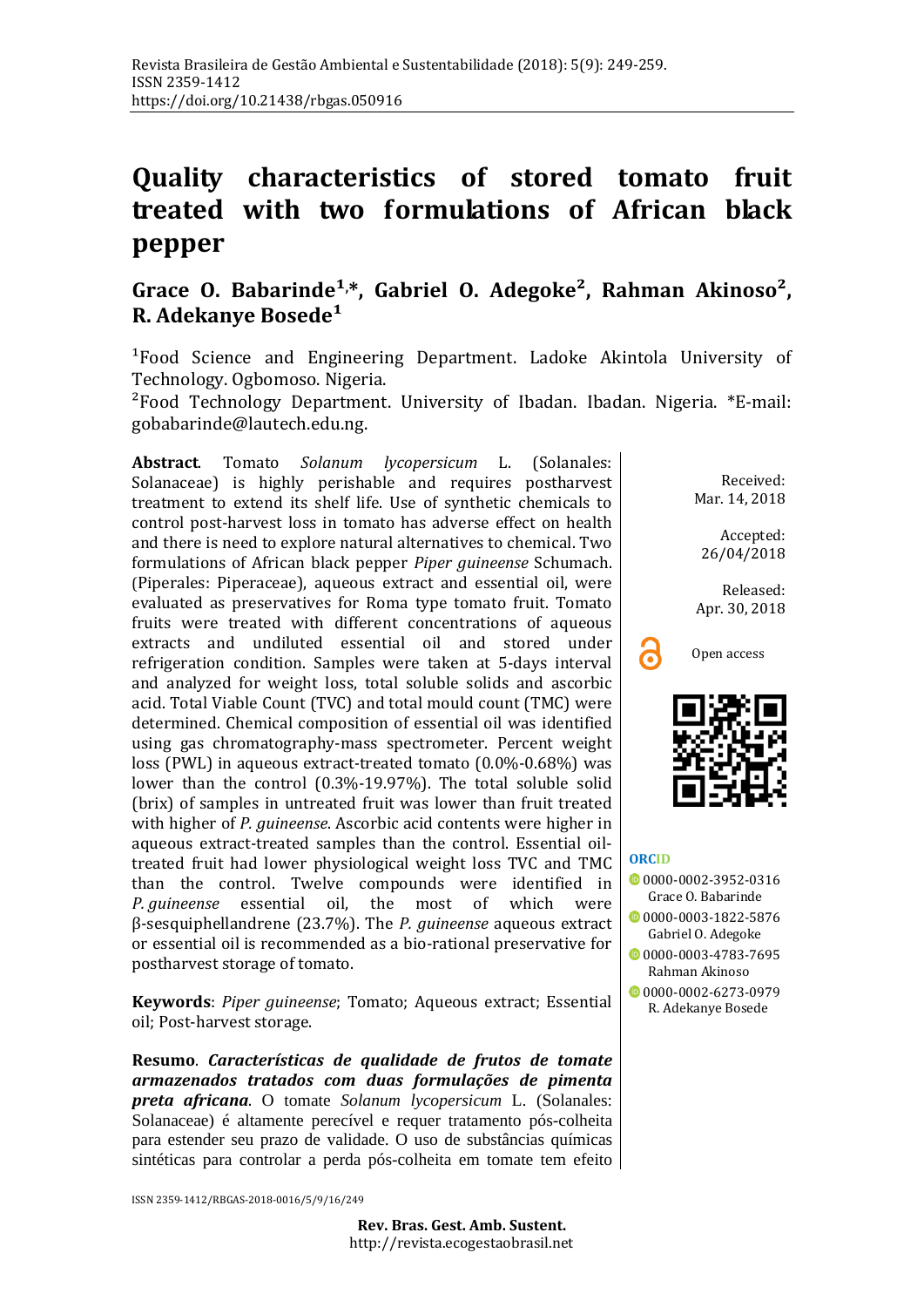Rev. Bras. Gest. Amb. Sustent., 2018, v. 5, n. 9, p. 249-257.

adverso sobre a saúde e há necessidade de explorar alternativas naturais às substâncias químicas. Duas formulações de pimenta preta africana *Piper guineens* Schumach. (Piperales: Piperaceae), extrato aquoso e óleo essencial, foram avaliadas como conservantes para o fruto de tomate tipo Roma. Frutos de tomateiro foram tratados com diferentes concentrações de extratos aquosos e óleo essencial não diluído e armazenados sob refrigeração. As amostras foram coletadas no intervalo de cinco dias e analisadas para perda de peso, sólidos solúveis totais e ácido ascórbico. Contagem Total Viável (CTV) e contagem total de moldes (TMC) foram determinados. A composição química do óleo essencial foi identificada usando espectrômetro de massa por cromatografia gasosa. A perda percentual de peso (PPP) no tomate tratado com extrato aquoso (0,0%-0,68%) foi menor do que no controle (0,3%-19,97%). O sólido solúvel total (brix) das amostras em frutos não tratados foi menor que os frutos tratados com maior teor de *P. guineense*. O conteúdo de ácido ascórbico foi maior em amostras tratadas com extrato aquoso do que o controle. Os frutos tratados com óleo essencial apresentaram menor perda de peso fisiológico, CTV e TMC do que o controle. Doze compostos foram identificados em óleo essencial de *P. guineense*, sendo a maior parte deles β-sesquipelenareno (23,7%). Recomenda-se o extrato aquoso de *P. guineense* ou óleo essencial como conservante bio-racional para o armazenamento pós-colheita de tomate.

**Palavras-chave**: *Piper guineense*; Tomate; Extrato aquoso; Óleo essencial; Estocagem pós-colheita.

## **Introduction**

Damage to vegetable quality in<br>has been attributed to storage has been attributed to mechanical, physiological and microbial effects (Idah et al., 2007). Isack and Lyimo (2015) reported that postharvest handling practices affect qualitative and quantitative attributes of tomato. Some losses limit availability of crop to consumers and there is a need to extend shelf-life of crops. Extending shelf-life of climacteric fruit is important in tropical countries where production of vegetable is seasonal (Idah et al., 2012). If production continues and postharvest losses issues are not addressed there could be food and nutrition insecurity<br>and increased poverty among increased smallholder farmers. Synthetic chemicals had been used over the years to extend shelf-life of fruits and vegetables, however, retention of residues of these chemical on food has become a major concern to consumers (Plotto et al.,

2003; Katalinic et al., 2013). Therefore, an alternative to the use of synthetic chemicals such as natural biodegradable compounds is necessary.

Spices and herbs have been reported to prolong shelf-life of foods due to their bacteriostatic and anti-<br>oxidative activities (Jałosińska and activities (Jałosińska Wilczak, 2009). Natural compounds are preferred by many consumers because they have reduced, or no mammalian toxicity, less environmental hazards, and wide public acceptability (Hassani et al., 2012). African black pepper *Piper guineense* Schumach. (Piperales: Piperaceae), is a spice that is widely consumed in Nigeria and Ghana due to its nutritional, antimicrobial and medicinal properties (Negbenebor et al., 1999). Okonkwo and Okoye (1996) investigated the efficacy of the crude extracts, essential oils and seed powders of *P. guineense* against the cowpea bruchid *Callosobruchus maculates* (Fabricius, 1775) (Coleoptera: Chrysomelidae). Its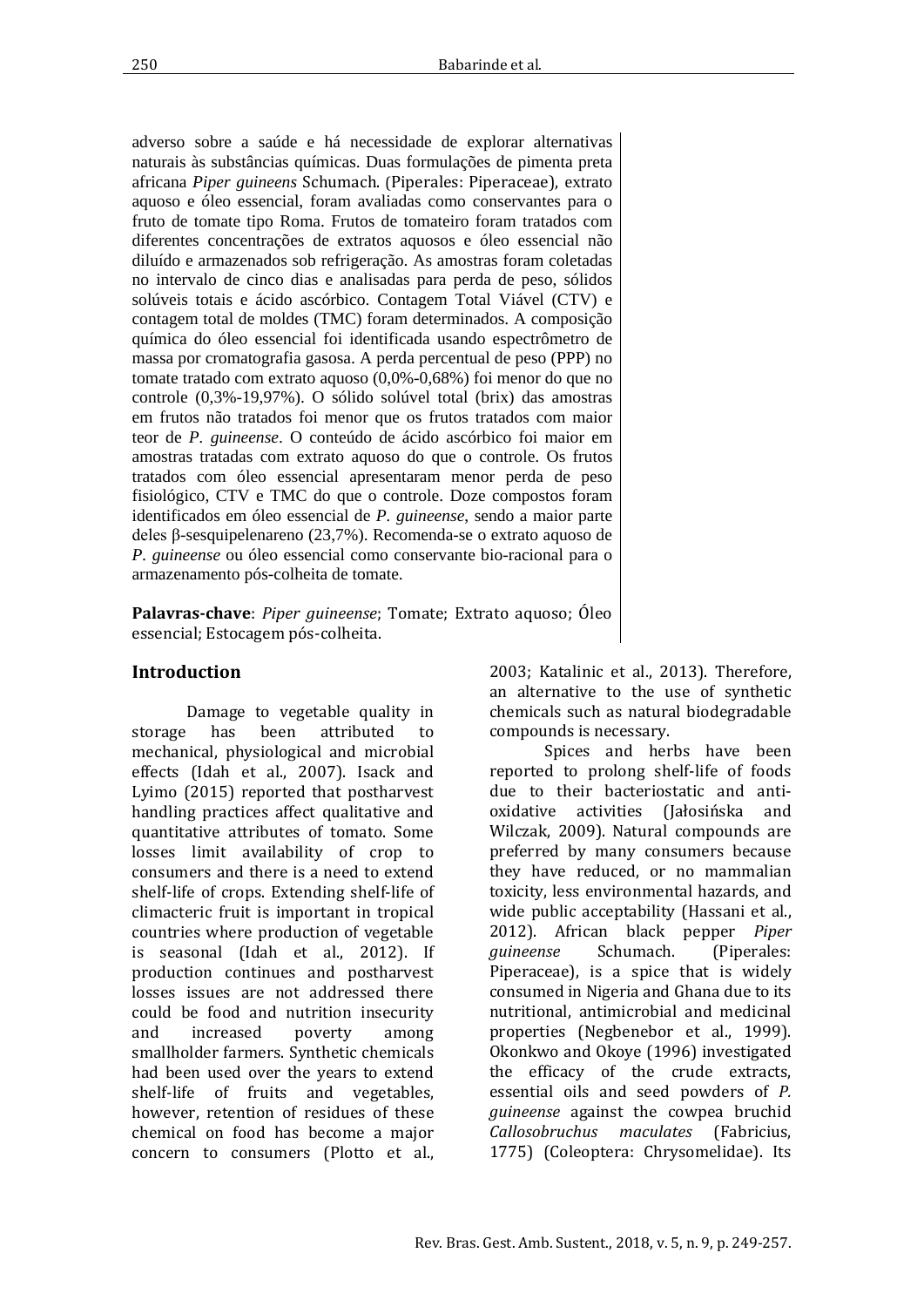preservative potential in extending shelf life of fruits and vegetables can also be investigated due to its antimicrobial and antioxidant properties.

Tomato *Solanum lycopersicum* L. (Solanales: Solanaceae) is a climacteric fruit that is rich in vitamins and minerals (Nasrin et al., 2008). It is also an excellent source of lycopene (a very powerful antioxidant) that helps to prevent development of some cancers (Upangalawar et al., 2010). Tomato fruits outrank all other vegetables in total contribution to human nutrition because so much is consumed in so many different ways. It may be possible to reduce post-harvest loss in tomato using a biodegradable compound. Ahmed et al. (2017) reported that due to increase in fungicides residues on fruit and vegetables, there is therefore need for postharvest treatments of fruit and vegetables with natural products to reduce losses.

Hence, this study was designed to evaluate the preservative potentials of African black pepper on tomato fruit.

### **Materials and methods**

Freshly harvested tomato fruits, cv. Roma VF, were obtained from a local farm in Iresaadu, Ogbomoso, Nigeria, sorted, cleaned and washed. African black pepper was procured from Bode Market, Ibadan, Nigeria.

#### **Preparation of** *P. guineense* **aqueous extract**

The dried seeds of *P. guineense* were cleaned and pulverized into fine powder using a hammer mill. Aqueous extracts (1%, 2%, 3%, 4% and 5% w/v) of these seeds were prepared. The solutions were kept in the refrigerator for 5 days followed by centrifugation as described by Adegoke et al. (2002).

### **Extraction of essential oil**

Essential oil was extracted from 500 g pulverized *P. guineense*. The

pre-weighed powder of *P. guineense* was added to 2 L water in 5 L capacity round bottom flask and essential oil was extracted using hydro-distillation with a Clevenger type apparatus.

#### **Treatment of tomato with aqueous extract and essential oil**

Tomato fruits were weighed into batches of 200 g. Each batch was dipped separately into concentrations of 1%, 2%, 3%, 4% and 5% w/v in water of *P*. *guineense* at the rate of 1000 mL spice extract per 200 g fruit for 20 min. Another batch of 200 g was dipped into distilled water as the control. All samples were drained at ambient temperature  $(26 \pm 2 \degree C)$  for 10 min according to Senevirathna and Daundasekera (2010). Extract-treated-fruits were placed in polyethylene packs which were sealed leaving 2.5-5 cm of head space in packs. Treated tomato fruits were stored at 5 °C for 30 days. Samples were removed at a 5-day-interval from each batch for analyses. The experiment was done in three replicates.

Freshly harvested tomato fruits were sorted to remove damaged ones. The fruits were rinsed in distilled water, drained and packaged in low density polyethylene (LDPE) bags. Cotton wool (approximately 0.5 g) was attached to the inner tip of the LDPE bags and  $10 \mu L$ of the oil dispensed into the wool using a Hamilton® syringe so that the volatile oils could diffuse around tomato fruit<br>without directly contacting them. contacting Untreated samples were packaged using the same method but without essential oil. The LDPE bags were sealed with an electric sealer. Packaged samples were stored at 5 °C for 30 days. Samples were removed every 5 days for analyses.

### **Physical analyses**

Physiological weight loss was determined by periodically weighing fruit and expressed as percent of original weight as described by Nasrin et al. (2008).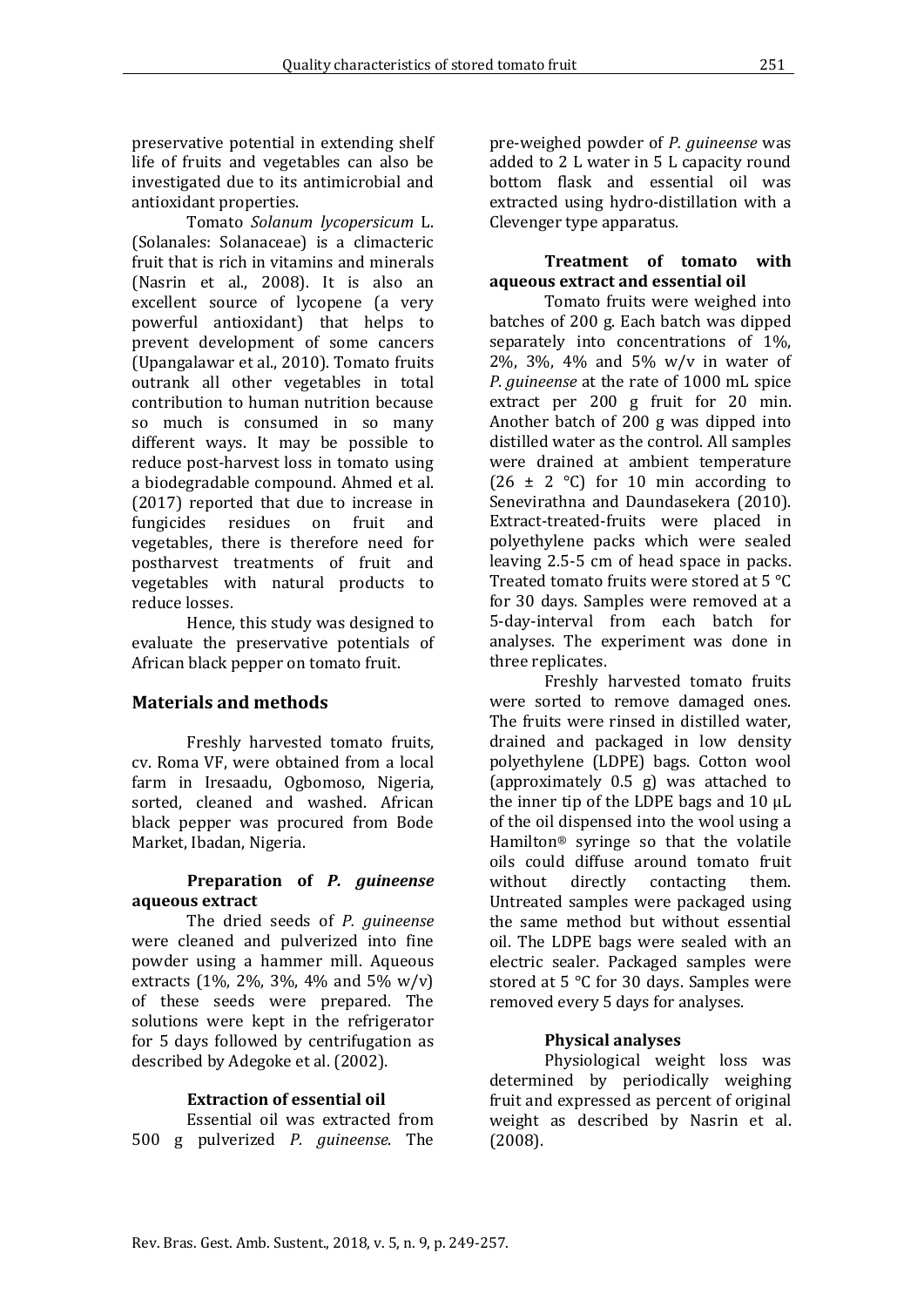#### **Chemical analyses**

Total soluble solids was determined using a refractometer (Tech-Jam International Inc., Tokyo, Japan) and was expressed in terms of Brix (Akbudak and Akbudak, 2007). Ascorbic acid content in tomato pulp was determined according to Kirk and Sawyer (1991) using 2, 6, dichlorophenol indophenols visual titration.

#### **Total viable count**

The Petri dishes were in triplicate per dilution to be tested. The dishes were labeled appropriately. A portion (0.2 mL) of each dilution was pipette into the centre of appropriate dishes containing sterilized nutrient agar. The dishes were rotated in a clockwise and anticlockwise direction. The media were allowed to set, inverted and incubated at 27 °C for 48 h.<br>Colonies were counted using an were counted using an electronic counter (FISON Model CNW - 330-010X) (Collins et al., 1989).

#### **Total mould count**

A portion (0.2 mL) of each dilution was dispensed into the centre of the appropriate plate containing potato dextrose agar. The plate was allowed to set, inverted and incubated at room temperature for 48 h. All counts were carried out at regular intervals during fermentation period. Colonies were counted using the electronic counter (Collins et al., 1989).

#### **Identification of chemical compounds of essential oil**

The *P. guineense e*ssential oil was resolved in methanol. The resolved oil was injected into a GC-MS machine (GCMS-QP2010 Plus®, a product of Shimadzu, Kyoto, Japan), using an AOC-20i auto sampler. The column used was Rtx-5MS (A product of Restek, USA) (30 m x 0.25 mm internal diameter x 0.25  $\mu$ m film thickness) coated with 5%<br>diphenvl 95% dimethylpolysiloxane dimethylpolysiloxane packing materials. The carrier gas was helium and a purge flow rate of 3 mL·min- ¹ and column flow rate  $0.99$  mL·min<sup>-1</sup>. The GC was operated with the following conditions: oven temperature  $60^{\circ}$ C, for 2 min, ramp of 10 °C/min up to 180 °C held for 3 min, subsequent increase to 280 °C with a 15 °C·min-1 heating ramp maintained at 280 °C for 3 min. Injection temperature and volume were  $250^{\circ}$ C and  $1.0 \mu L$ , respectively. The MS operating respectively. conditions were ionization with an ion trap detector in full scan mode under electron impact ionization (EI) at 70 eV, ion source temperature 200 °C; interface temperature 250 °C, scan range, 40- 700 m·z- ¹. Identifications of components was based on comparison of the relative Kovets Retention Index (RI) using a hydrocarbon homologous. The relative concentrations of components (% composition) were obtained by peak areas (Rtx-5MS column). They were estimated by dividing the area of each component by the total area of all components isolated under MS (Maggi et al., 2009).

#### **Statistical analysis**

Data of extract bioassays were analyzed by analysis of variance (ANOVA) using SPSS (2006). The Duncan multiple range test was used to separate differences among means. For essential oil bioassay, data were subjected to studentized t-test.

## **Results and discussion**

# **Aqueous treated samples**

**Physical Properties**. Treatment with extracts of *P. guineense* reduced percent weight loss compared to the control (Table 1). Percent weight loss increased as storage time progressed. There was no weight loss for 5% treated samples at day 5 but significant weight loss was observed at day 20; significantly higher losses occurred in the control. Higher concentrations of 4%-5% *P. guineense* extract had the lowest percent weight loss at the end of storage. Weight loss can be attributed to respiration rate because a carbon atom is lost from the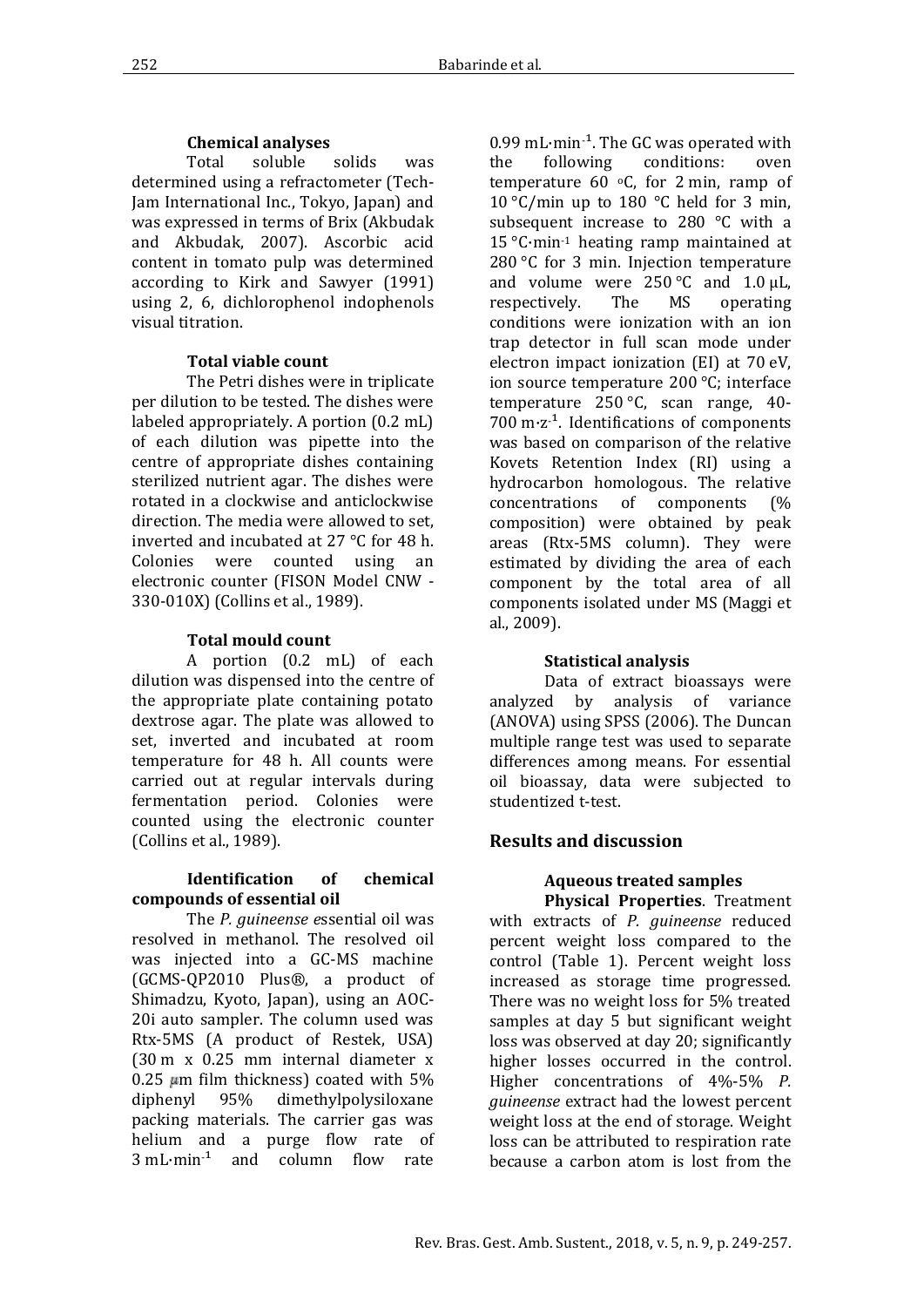fruit each time a carbon-dioxide molecule is produced (Bhowmilk and Pan, 1992). Sammi and Masud (2007) treated tomato with calcium chloride, boric acid and potassium permanganate and reported significant reduction in weight of treated fruit. Reduction in weight loss could be attributed to some constituents of *P. guineense* extract leading to reduced respiration rate. Sudha et al. (2007) postulated that reduction of weight loss of tomato treated with gibberellic acid could be due to its anti-senescent action.

**Table 1** Percent weight loss of *P. guineense* aqueous treated tomato fruit during refrigerated storage.

| Piper guineense         | Storage period (days)        |                              |                              |                              |                               |                               |  |  |
|-------------------------|------------------------------|------------------------------|------------------------------|------------------------------|-------------------------------|-------------------------------|--|--|
| extract<br>$(\% , w/v)$ | 5                            | 10                           | 15                           | 20                           | 25                            | 30                            |  |  |
|                         | $0.02 \pm 0.01$ <sup>a</sup> | $0.07 \pm 0.01$ <sup>b</sup> | $0.18 \pm 0.01$ <sup>b</sup> | $0.30 \pm 0.00$              | $0.41 \pm 0.01$ <sup>b</sup>  | $0.68 \pm 0.04$               |  |  |
| 2                       | $0.01 \pm 0.00$ <sup>a</sup> | $0.02 \pm 0.00$ <sup>b</sup> | $0.13 \pm 0.01$ <sup>b</sup> | $0.35 \pm 0.00$ <sup>b</sup> | $0.44\pm0.01b$                | $0.50 \pm 0.01$ c             |  |  |
| 3                       | $0.02 \pm 0.01$ <sup>a</sup> | $0.02 \pm 0.00$ <sup>b</sup> | $0.12 \pm 0.01$ <sup>b</sup> | $0.33 \pm 0.03^b$            | $0.42 \pm 0.02^b$             | $0.49 \pm 0.01$ c             |  |  |
| 4                       | $0.03 \pm 0.01$ <sup>a</sup> | $0.04 \pm 0.00$              | $0.14\pm0.03b$               | $0.31 \pm 0.01$ <sup>b</sup> | $0.37 \pm 0.01$ <sup>b</sup>  | $0.49 \pm 0.01$ c             |  |  |
| 5                       | $0.00 \pm 0.00$ <sup>a</sup> | $0.02 \pm 0.00$ <sup>b</sup> | $0.13 \pm 0.03^b$            | $0.29 \pm 0.01$ <sup>b</sup> | $0.34\pm0.01b$                | $0.43 \pm 0.01$ <sup>c</sup>  |  |  |
| Control                 | $0.09 \pm 0.01$ <sup>a</sup> | $0.27 \pm 0.05$ <sup>a</sup> | $0.55 \pm 0.11$ <sup>a</sup> | $3.45 \pm 0.12$ <sup>a</sup> | $18.23 \pm 1.87$ <sup>a</sup> | $19.97 \pm 1.37$ <sup>a</sup> |  |  |

<sup>a</sup>Values in columns followed by the same letter are not significantly different ( $P > 0.05$ ).

**Chemical Properties**. Total soluble solid (TSS) of fresh fruit<br>decreased (Table 2) as storage  $(Table 2)$ progressed. Initial reduction in TSS of samples treated with *P. guineense* was observed in the first 25 days. The increase in TSS could be due to

transformation of pectin substances and other polysaccharides into soluble sugar (Mounika et al., 2017). At the end of the storage, samples treated with 4% and 5% *P. guineense* had the highest brix values.

**Table 2** Influence of *P. guineense* aqueous extracts on total soluble solids (brix) of tomato during refrigerated storage.

| Piper guineense         | Storage period (days) |                   |                   |                              |                              |                              |                              |  |
|-------------------------|-----------------------|-------------------|-------------------|------------------------------|------------------------------|------------------------------|------------------------------|--|
| extract<br>$(\% , w/v)$ | $\bf{0}$              | 5                 | 10                | 15                           | 20                           | 25                           | 30                           |  |
|                         | $3.37 \pm 0.06^a$     | $2.03 \pm 0.06c$  | $1.73 \pm 0.06c$  | $1.20 \pm 0.06c$             | $1.00 \pm 0.00$ c            | $1.00 \pm 0.00$ <sup>b</sup> | $1.27 \pm 0.06^{\rm b}$      |  |
| 2                       | $3.37 \pm 0.06^a$     | $2.33 \pm 0.06^b$ | $1.83 \pm 0.06^b$ | $1.37 \pm 0.06^{\rm b}$      | $1.07 \pm 0.06$ <sup>b</sup> | $1.03 \pm 0.06$ <sup>b</sup> | $1.40 \pm 0.10$ <sup>a</sup> |  |
| 3                       | $3.37 \pm 0.06^a$     | $2.47 \pm 0.06^b$ | $1.93 \pm 0.01b$  | $1.43 \pm 0.06^a$            | $1.10\pm0.06b$               | $1.07 \pm 0.06$ <sup>b</sup> | $1.53 \pm 0.06^a$            |  |
| 4                       | $3.37 \pm 0.06^a$     | $2.63 \pm 0.06^a$ | $2.13 \pm 0.06^a$ | $1.47 \pm 0.06^a$            | $1.17 \pm 0.06^b$            | $1.07 \pm 0.06$ <sup>b</sup> | $1.67 \pm 0.06^a$            |  |
| 5                       | $3.37 \pm 0.06^a$     | $2.93 \pm 0.06^a$ | $2.47 \pm 0.06^a$ | $1.47 \pm 0.04$ <sup>a</sup> | $1.23 \pm 0.06^a$            | $1.17 \pm 0.06^a$            | $1.80 \pm 0.00$ <sup>a</sup> |  |
| Control                 | $3.37 \pm 0.06^a$     | $2.30\pm0.01b$    | $1.70 \pm 0.10$ c | $1.30 \pm 0.00$ <sup>b</sup> | $1.17 \pm 0.06$ <sup>b</sup> | $1.07 \pm 0.06$ <sup>b</sup> | $1.00 \pm 0.00$ <sup>b</sup> |  |

Means with similar letters along the column are not significantly  $(P > 0.05)$  different.

Ascorbic acid was lower in untreated samples on day 5 (Table 3). Ascorbic acid was further reduced on day

15 of storage and the control samples had the lowest values. Ascorbic acid was best retained in samples treated with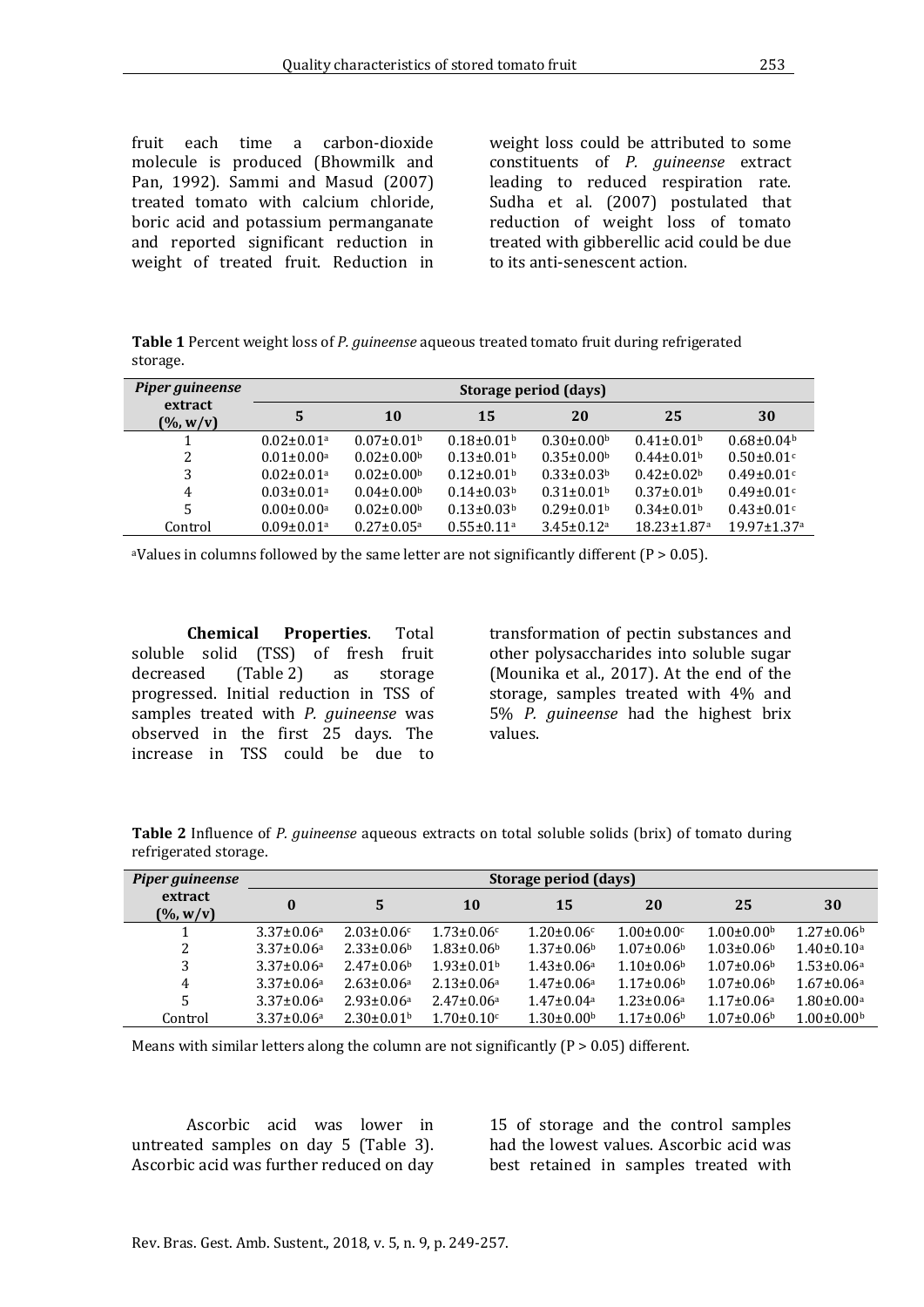supports the results obtained in this study as the colony forming ability of mould was reduced during storage of

tomato fruits. Krisch et al. (2011) observed that essential oils can be used to prolong shelf life of fruits in vapour phase in active packaging or as coating on the surfaces of fruits.

4%-5% *P*. *guineense*. At the end of storage, samples treated with 4% *P*. *guineense* had the highest values. Babarinde and Adegoke (2015) reported antioxidative effect of *Xylopia aethiopica* (Dunal) A. Rich. (Magnoliales: Annonaceae) when tomato was treated with aqueous extract of *X. aethiopica*. Better retention of ascorbic acid in *P*. *guineense* treated samples confirmed the antioxidative properties of the material (Adegoke and GopalaKrishna, 1998; Besong et al., 2016). The ascorbic acid content of tomato as reported by Akbudak and Akbudak (2007) was 28.1 mg/100 g which is higher than the value reported in this study. The reason for the variation could be due to varietal differences and maturity stage (Leonardi et al., 2000). Renhua et al. (2008) reported that exogenous pre-treatment<br>of vegetables could change the could change antioxidant system and maintain their nutritional value. This treatment could be responsible for maximum ascorbic acid in *P*. *guineense* treated samples.

200 g tomato fruits significantly (P < 0.05) inhibited the growth of microorganism. Lowest counts were recorded in day 25. The role of<br>monoterpenes in disturbing the

membrane functions of yeasts has been reported by Adegoke et al. (2000) and synergistic effects of essential oil components were established (Parveen

that cinnamaldehyde vapour used in the packaging of apricot reduced fungal rot on inoculated fruits. Their observation

Abd Alla et al. (2008) reported

**Table 3** Ascorbic acid contents (mg/100 g) of tomato treated with *P. guineense* aqueous extract during refrigerated storage.

| P. guineense                    | Storage period (days)         |                               |                          |                               |                               |                               |                    |  |
|---------------------------------|-------------------------------|-------------------------------|--------------------------|-------------------------------|-------------------------------|-------------------------------|--------------------|--|
| extract<br>$(\frac{9}{6}, w/v)$ | 0                             | 5                             | 10                       | 15                            | 20                            | 25                            | 30                 |  |
|                                 | $22.00 \pm 0.00$ <sup>a</sup> | $19.27 \pm 0.23^b$            | $16.13 \pm 0.12$         | $13.63 \pm 0.12^b$            | $13.63 \pm 0.12^b$            | $10.70 \pm 0.10$ <sup>c</sup> | $11.30 \pm 0.10^b$ |  |
|                                 | $22.00 \pm 0.00$ <sup>a</sup> | $20.10 \pm 0.23$ <sup>b</sup> | $17.10 + 0.12b$          | $14.43 \pm 0.12^b$            | $14.43 \pm 0.12^b$            | $12.03 \pm 0.06^b$            | $11.96 \pm 0.06^a$ |  |
|                                 | $22.00 \pm 0.00$ <sup>a</sup> | $20.77 \pm 0.17$ <sup>a</sup> | $17.77 \pm 0.06^a$       | $15.20 \pm 0.00$ <sup>a</sup> | $15.20 \pm 0.00$ <sup>a</sup> | $12.67 \pm 0.06^a$            | $12.67 \pm 0.06^a$ |  |
| 4                               | $22.00 \pm 0.00$ <sup>a</sup> | $21.10 \pm 0.10$ <sup>a</sup> | $18.53 \pm 0.10^a$       | $15.37 \pm 0.06^a$            | $15.37 \pm 0.06^a$            | $13.17 \pm 0.06^a$            | $13.03 \pm 0.06^a$ |  |
| 5                               | $22.00 \pm 0.00$ <sup>a</sup> | $21.80 \pm 0.06^a$            | $18.53 \pm 0.06^a$       | $15.53 \pm 0.06^a$            | $15.53 \pm 0.06^a$            | $13.63 \pm 0.06^a$            | $12.23 \pm 0.06^a$ |  |
| Control                         | $22.00 \pm 0.00$ <sup>a</sup> | $18.17 \pm 0.29$ c            | $17.27 \pm 0.06^{\circ}$ | $12.10\pm0.10$ <sup>c</sup>   | $11.20 \pm 0.17$              | $10.40 \pm 0.10$              | $10.07 \pm 0.06$ c |  |

monoterpenes

et al., 2004).

Means with similar letters along the column are not significantly  $(P > 0.05)$  different.

### **Essential oil treated samples**

Percentage weight loss of samples treated with essential oil of *P*. *guineense* was lower than the control (Figure 1). Loss in weight progressively increased with storage period. When tomato fruit were refrigerated for 30 days, oil-treated samples had less weight loss than the untreated control. Hassani et al. (2012) reported the potential of essential oils in weight loss reduction could be attributed to the oily characteristics which covers the fruit surface and reduces respiration.

#### **Effect of essential oil of**  *P. guineense* **on microbial load of tomato fruits during storage**

The results obtained for total viable count and total mould count are shown in Figures 2 and 3. The essential<br>oil of *P. quineense* demonstrated oil of *P*. *guineense* demonstrated antimicrobial property. The dosage of 10 µL of essential oil of *P*. *guineense* per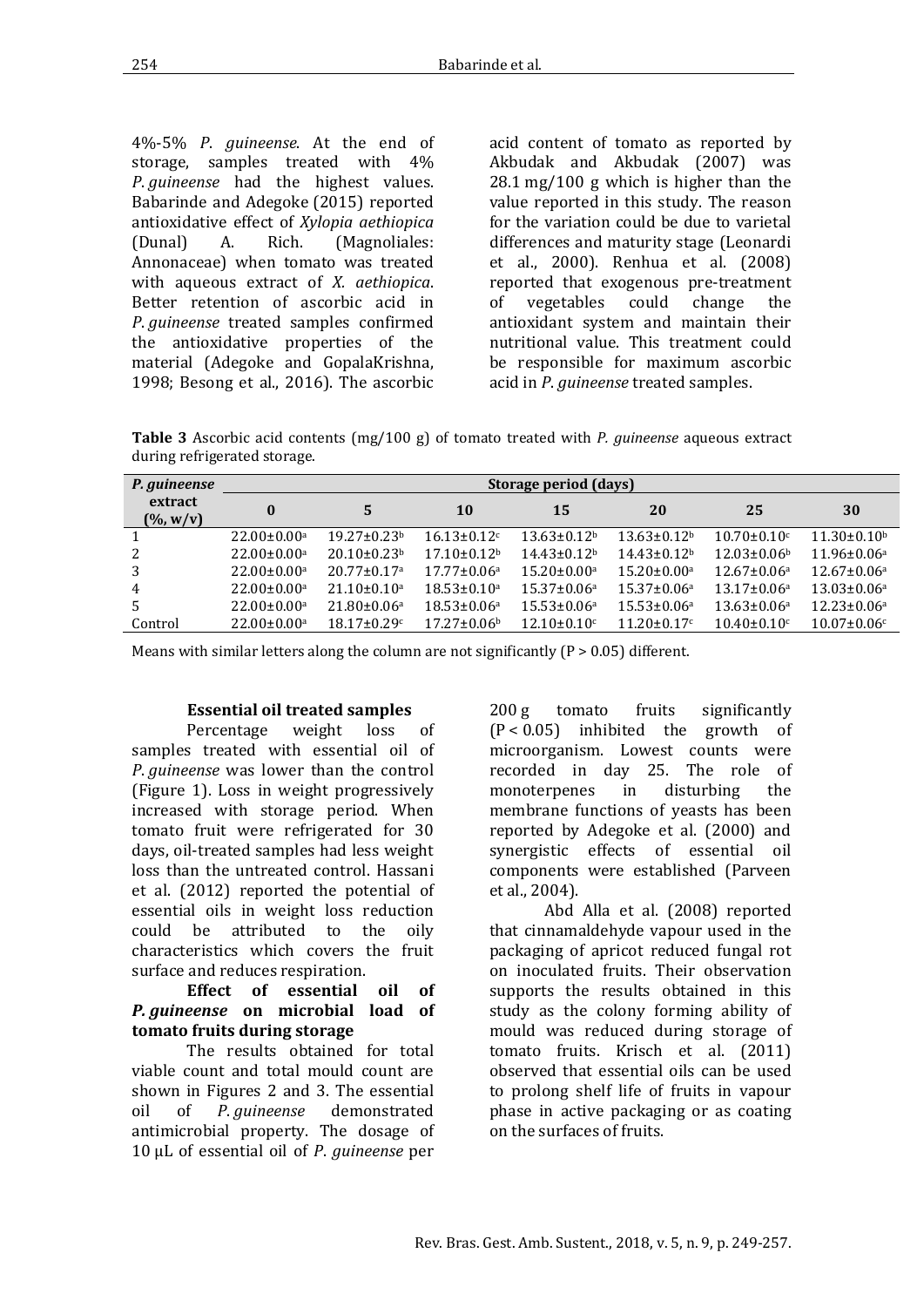

**Figure 1**. Weight loss of tomato fruits treated with essential oil of *P. guineense* stored at refrigeration condition.



**Figure 2**. Total bacterial counts of tomato fruits treated with essential oil of *Piper guineense* stored at refrigeration condition.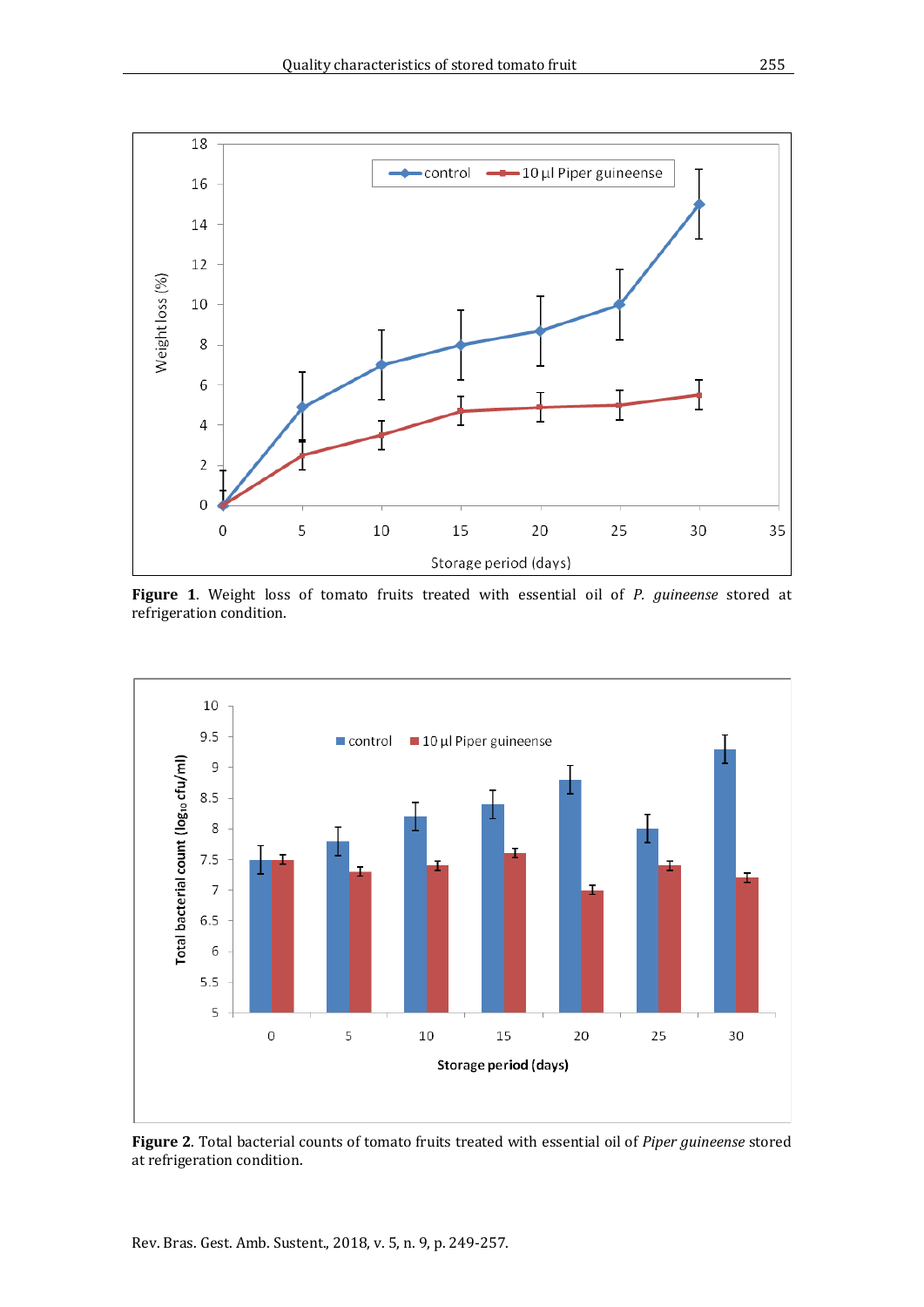

**Figure 3**. Total mould count of tomato fruits treated with essential oil of *Piper guineense* stored at refrigeration condition.

#### **Chemical composition of the essential oil of** *P. guineense*

Twelve chemical components were identified in *P. guineense* essential oil (Table 4). Sesquiterpene<br>hydrocarbons were predominant. predominant, followed by oxygenated monoterpenes and monoterpene hydrocarbons. The most abundant constituents of *P. guineense* were β-sesquiphellandrene, 1,5-heptadiene, β-bisabolene, 6-methyl-2-(4-methyl-3-cyclohexene-1-yl),

caryophyllene, linalool, zingiberene, βfarnesene and Guaia-1(5), 11-diene.<br>Minor constituents were B-pinene. constituents were limonene, 2, 4 diisopropenyl-1-methyl-1 vinylcyclohexane, α-cubebene and αcaryophyllene. Martins et al. (1998) analyzed the essential oil of *P*. *guineense* reported characterized with 20.5% monoterpenes, 5.5% oxygenated monoterpenes, 11.6% sesquiterpenes and 2.1% oxygenated sesquiterpene.

**Table 4**. Chemical composition of the essential oil of *P. guineense*.

|    | Component <sup>a</sup>                                   | $R_{Ib}$ | $%$ composition $c$ |
|----|----------------------------------------------------------|----------|---------------------|
|    | Beta-pinene                                              | 943      | 1.52                |
| 2  | Limonene                                                 | 1018     | 1.73                |
| 3  | Linalool                                                 | 1082     | 10.70               |
| 4  | Alpha-cubebene                                           | 1344     | 1.75                |
| 5  | 2, 4 diisopropenyl-1-methyl-1-vinylcyclohexane           | 1398     | 3.36                |
| 6  | Beta caryophyllene                                       | 1494     | 12.63               |
| 7  | Beta farnesene                                           | 1440     | 8.13                |
| 8  | Alpha caryophyllene                                      | 1579     | 3.18                |
| 9  | Guaia-1(5), 11-diene                                     | 1490     | 6.91                |
| 10 | Zingiberene                                              | 1451     | 9.98                |
| 11 | 1,5-heptadiene, 6-methyl-2-(4-methyl-3-cyclohexene-1-yl) | 1500     | 16.37               |
| 12 | Beta sesquiphellandrene                                  | 1446     | 23.74               |

aComponents identified by comparing MS, with NIST (2005) library spectra software. bKovats retention indices relative to n-alkanes (C8-C22) on fused silica capillary column Rtx 5MS. c% peak area relative to total peak area obtained from TIC total peak report.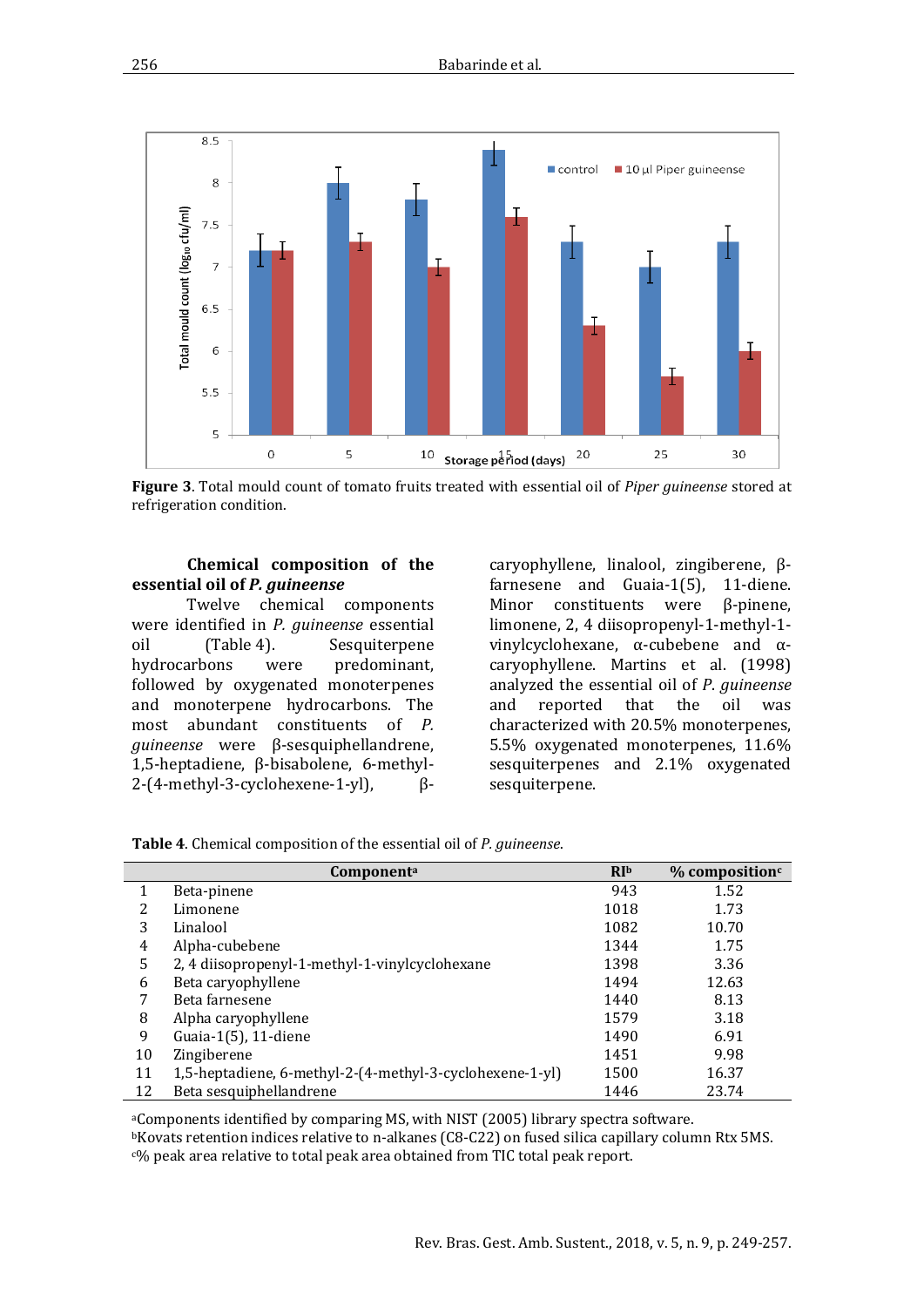Phenyl propanoid derivatives were the most important group of components in the oil of *P. guineense*  identified with dillapiole (44.8%) being the main constituent, followed by myristicin (9.8%). Jirovetz et al. (2002) reported that the essential oil of *P*. **contained** (black)-β-<br>(57.59%), β-elemene caryophyllene (5.10%), bicyclogermacrene (5.05%) and α-humulene (4.86%); and *P*. *guineense*  (white)-β-caryophyllene (51.75%), *cis*-bocimene (6.61%), limonene (5.88%), βpinene (4.56%), linalool (3.97%) and  $\alpha$ humulene (3.29%).

### **Conclusion**

Postharvest treatment of tomato fruits with *P*. *guineense* extracts reduced weight loss, inhibited growth of micro organism and retained ascorbic acid better than the untreated sample. The essential oil of *P*. *guineense* possesses preservative properties and can be used in post-harvest storage of tomato.

## **Conflict of Interest**

The authors declare no conflict of interest.

### **References**

Abd Alla, M. A.; El-Sayed, H. Z.; Riad, S. E. Control of rhizopus rot disease of apricot fruits (*Prunus armeniaca*) by some plants volatiles aldehydes. **Research Journal of Agriculture and Biological Sciences**, v. 4, no. 5, p. 424-433, 2008. Available from: [<http://www.aensiweb.net/AENSIWEB/rjab](http://www.aensiweb.net/AENSIWEB/rjabs/rjabs/2008/424-433.pdf) [s/rjabs/2008/424-433.pdf>](http://www.aensiweb.net/AENSIWEB/rjabs/rjabs/2008/424-433.pdf). Accessed on: Dec. 22, 2017.

Adegoke G. O.; Iwahashi H.; Komatsu Y.; Obuchi, K.; Iwahashi, Y. Inhibition of food spoilage yeasts and aflatoxigenic moulds by monoterpenes of the spice *Aframomum danielli*. **Flavour and Fragrance Journal**, v. 15, p. 147-150, 2000. [https://doi.org/](https://doi.org/10.1002/1099-1026(200005/06)15:3%3c147::AID-FFJ883%3e3.0.CO;2-0)  [10.1002/1099-1026\(200005/06\)15:3<147::](https://doi.org/10.1002/1099-1026(200005/06)15:3%3c147::AID-FFJ883%3e3.0.CO;2-0)  [AID-FFJ883>3.0.CO;2-0](https://doi.org/10.1002/1099-1026(200005/06)15:3%3c147::AID-FFJ883%3e3.0.CO;2-0)

Adegoke, G. O.; Fasoyiro, S. B.; Skura, B. Control of microbial growth, browning and

lipid oxidation by the spice; *Aframomum*  **European Food Research**<br>**v**. v. 211. p. 342-345. 2002. **Technology**, v. 211, p. 342-345, <https://doi.org/10.1007/s002170000170>

Adegoke, G. O.; Gopala Krishna, A. G. Extraction and identification of antioxidants from the spice *Aframomum danielli*, **Journal of American Oil Chemical Society**, v. 75, p. 1047-1052, 1998. [https://doi.org/10.1007/](https://doi.org/10.1007/s11746-998-0285-3)  [s11746-998-0285-3](https://doi.org/10.1007/s11746-998-0285-3)

Ahmed, F. A.; Sipes, B. S.; Alvarez, A. M. Postharvest diseases of tomato and natural products for disease managements. **African Journal of Agricultural Research**, v. 12, p. 684-691, 2017. [https://doi.org/10.5897/](https://doi.org/10.5897/AJAR2017.12139)  [AJAR2017.12139](https://doi.org/10.5897/AJAR2017.12139)

Akbudak, B.; Akbudak, N. Effects of hot water<br>treatment and modified atmosphere treatment and packaging on the quality and cold storage life of cherry tomatoes. **Journal of Food Science and Technology**, v. 44, no. 2, p. 216-219, 2007.

Babarinde, G. O.; Adegoke, G. O. Effect of *Xylopia aethiopica* aqueous extract on antioxidant properties of refrigerated Roma tomato variety packaged in low density polyethylene bags. **Journal of Food Science and Technology**, v. 52, no. 3, p. 1790-1795, 2015. [https://doi.org/10.1007/s13197-013-](https://doi.org/10.1007/s13197-013-1157-x) [1157-x](https://doi.org/10.1007/s13197-013-1157-x)

Besong, E. E.; Balogun, M. E.; Djobissie, S. F. A.; Ogochukwu, S.; Mbamalu, O. S.; Obimma, J. N. A. Review of *Piper guineense* (African black **International Pharmacy and Pharmaceutical Research**, v. 6, no. 1, p. 368-384, 2016. Available from: [<http://ijppr.humanjournals.com/wp](http://ijppr.humanjournals.com/wp-content/uploads/2016/05/34.Elizabeth-E.-Besong-Morufu-E.-Balogun-Serges-F.-A.-Djobissie-Ogochukwu-S.-Mbamalu-Jacinta-N.Obimma.pdf)[content/uploads/2016/05/34.Elizabeth-E.-](http://ijppr.humanjournals.com/wp-content/uploads/2016/05/34.Elizabeth-E.-Besong-Morufu-E.-Balogun-Serges-F.-A.-Djobissie-Ogochukwu-S.-Mbamalu-Jacinta-N.Obimma.pdf) [Besong-Morufu-E.-Balogun-Serges-F.-A.-](http://ijppr.humanjournals.com/wp-content/uploads/2016/05/34.Elizabeth-E.-Besong-Morufu-E.-Balogun-Serges-F.-A.-Djobissie-Ogochukwu-S.-Mbamalu-Jacinta-N.Obimma.pdf) [Djobissie-Ogochukwu-S.-Mbamalu-Jacinta-](http://ijppr.humanjournals.com/wp-content/uploads/2016/05/34.Elizabeth-E.-Besong-Morufu-E.-Balogun-Serges-F.-A.-Djobissie-Ogochukwu-S.-Mbamalu-Jacinta-N.Obimma.pdf)

[N.Obimma.pdf>](http://ijppr.humanjournals.com/wp-content/uploads/2016/05/34.Elizabeth-E.-Besong-Morufu-E.-Balogun-Serges-F.-A.-Djobissie-Ogochukwu-S.-Mbamalu-Jacinta-N.Obimma.pdf). Accessed on: Dec. 22, 2017.

Bhowmilk, S. R.; Pan, J. C. Shelf life of mature green tomatoes stored in controlled atmosphere and high humidity. **Journal of Food Science**, v. 57, p. 948-953, 1992. [https://doi.org/10.1111/j.1365-2621.1992.](https://doi.org/10.1111/j.1365-2621.1992.tb14331.x)  [tb14331.x](https://doi.org/10.1111/j.1365-2621.1992.tb14331.x)

Collins, C. H.; Lyne, M.; Grage, J. M. **Microbiological methods**. 6. ed. London: Butter North, 1989.

Hassani, A.; Fathi, Z.; Ghosta, Y.; Abdollahi, A.;<br>Meshkatalsadat, M. H.; Marandi, R. J. Meshkatalsadat, M. H.; Marandi, R. J. Evaluation of plant essential oils for control of postharvest brown and gray mold rots on apricot. **Journal of Food Safety**, v. 32, p. 94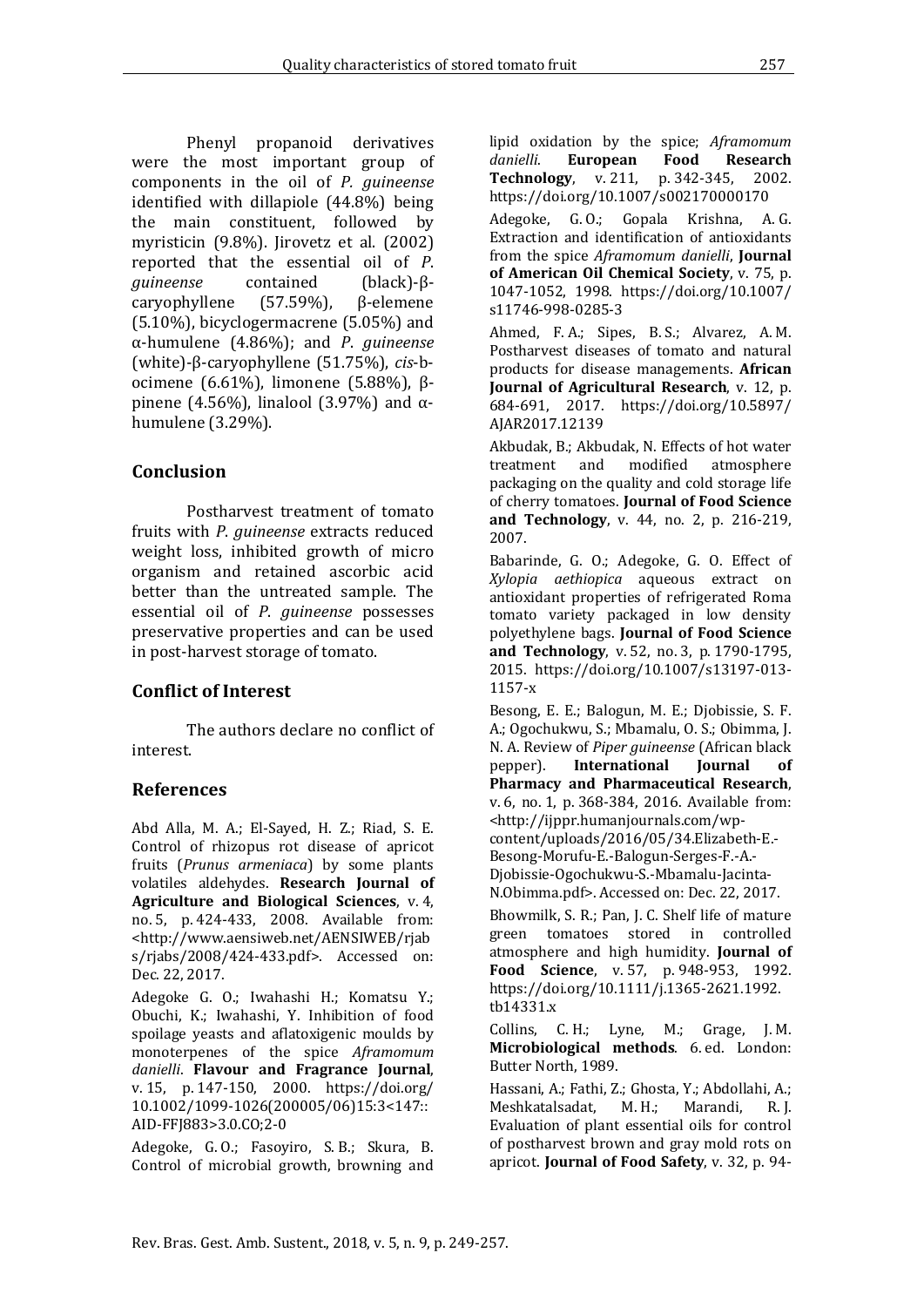101, 2012. [https://doi.org/10.1111/j.1745-](https://doi.org/10.1111/j.1745-4565.2011.00353.x) [4565.2011.00353.x](https://doi.org/10.1111/j.1745-4565.2011.00353.x)

Idah, P. A.; Ajisegiri, E. S. A.; Yisa, M. G. Fruits and vegetables handling and transportation in Nigeria. **AU Journal of Technology**, v. 10, no. 3, p. 175-183, 2007. Available from: [<http://www.journal.au.edu/au\\_techno/200](http://www.journal.au.edu/au_techno/2007/jan07/vol10no3_article6.pdf)  $7/$ jan $07/$ vol $10$ no $3$ \_article6.pdf>. on: Dec. 22, 2017.

Idah, P. A.; Yisa, M. G.; Chukwu O.; Morenikeji, O. O. Simulated transport damage study on fresh tomato (*Lycopersicon esculentum*) **Agricultural International, CIGR Journal**, v. 14, no. 2, p. 1-14, 2012. Available from: Available [<http://www.cigrjournal.org/index.php/Ejo](http://www.cigrjournal.org/index.php/Ejounral/article/view/2035/1595) [unral/article/view/2035/1595>](http://www.cigrjournal.org/index.php/Ejounral/article/view/2035/1595). Accessed on: Dec. 22, 2017.

[Isack, M. E.; Lyimo, M. Effect of postharvest](http://www.tandfonline.com/doi/abs/10.1080/19315260.2013.837134)  [handling practices on physicochemical](http://www.tandfonline.com/doi/abs/10.1080/19315260.2013.837134)  [composition of tomato.](http://www.tandfonline.com/doi/abs/10.1080/19315260.2013.837134) **[International](http://www.tandfonline.com/toc/wijv20/21/2)  [Journal of Vegetable Scie](http://www.tandfonline.com/toc/wijv20/21/2)nce**, v. 21 no. 2, p. 118-127, 2015. [https://doi.org/10.1080/](https://doi.org/10.1080/19315260.2013.837134)  [19315260.2013.837134](https://doi.org/10.1080/19315260.2013.837134)

Jałosińska, M.; Wilczak, J. Influence of plant extracts on the microbiological shelf life of meat products. **Polish Journal of Food Nutrition and Science**, v. 59, no. 4, p. 303-<br>308, 2009. Available from: 308, 2009. Available from: [<http://journal.pan.olsztyn.pl/pdfy/2009/4/](http://journal.pan.olsztyn.pl/pdfy/2009/4/4.pdf) [4.pdf>](http://journal.pan.olsztyn.pl/pdfy/2009/4/4.pdf). Accessed on: Dec. 22, 2017.

Jirovetz, G.; Buchbauer, B.; Ngassoum, M. B.; Geissler, M. Aroma compound analysis of *Piper nigrum* and *Piper guineense* essential oils from Cameroon using solid-phase micro extraction-gas chromatography, solid-phase micro extraction-gas chromatography-mass spectrometry and olfactometry. **Journal of Chromatography**, v. 976, no. 1/2, p. 265- 275, 2002. [https://doi.org/10.1016/S0021-](https://doi.org/10.1016/S0021-9673(02)00376-X) [9673\(02\)00376-X](https://doi.org/10.1016/S0021-9673(02)00376-X)

Katalinic, V.; Mozina, S. S.; Generalic, I.; Skroza, D.; Ljubenkov, I.; Klancnik, A. Phenolic profile, antioxidant capacity and antimicrobial activity of leaf extracts from six *Vitis vinifera* L. varieties **International Journal of Food Properties**, v. 16, no. 1, p. 45-60, 2013. [https://doi.org/10.1080/](https://doi.org/10.1080/10942912.2010.526274)  [10942912.2010.526274](https://doi.org/10.1080/10942912.2010.526274)

Kirk, R. S.; Sawyer R. **Pearson's composition and analysis of foods**. 9. ed. London: Longman Scientific and Technical, 1991.

Krisch J.; Tserennadmid R.; Vágvölgyi C. Essential oils against yeasts and moulds causing food spoilage. In: Vilas, A. M. (Ed.). **Science against microbial pathogens:**<br>communicating current research and communicating current research technological advances. Badajoz, Spain: Formatex Research Center, 2011. p. 1-8.

Leonardi, C.; Ambrosino, P.; Esposito, F.; Fogliano, V. Antioxidants activity and carotenoid and tomatine contents in different typologies of fresh consumption tomatoes.<br>**Journal of Agriculture and Food Agriculture Chemistry,** v. 48, p. 4723-4727, 2000. <https://doi.org/10.1021/jf000225t>

Maggi, F.; Cecchini, C.; Cresci, A.; Coman, M. M.; Tirillini, B.; Sagratini, G.; Papa, F. Chemical composition and antimicrobial activity of the essential oil from *Ferula glance* L. (*F*. *communis* L. subsp. *glanca*) growing in Marche (Central Italy). **Fitoterapia**, v. 80, p.<br>68-72, 2009. https://doi.org/10.1016/ 68-72, 2009. [https://doi.org/10.1016/](https://doi.org/10.1016/j.fitote.2008.10.001)  [j.fitote.2008.10.001](https://doi.org/10.1016/j.fitote.2008.10.001)

Martins, A. P.; Salgueiro, L.; Vila, R.; Tomi, F.; Caniguerai, S.; Casanova, J.; Proença da Cunha, A.; Adzet, T. Essential oils from four *Piper* species. **Phytochemistry**, v. 49, no. 7, p. 2019-2023, 1998. [https://doi.org/10.1016/](https://doi.org/10.1016/S0031-9422(98)00391-4)  [S0031-9422\(98\)00391-4](https://doi.org/10.1016/S0031-9422(98)00391-4)

Mounika, T.; Reddy, N. N.; Lakshmi, N. J.; Joshi, V. Studies on the effect of post harvest treatments on shelf life and quality of mango [Mangifera indica L.] cv. Amrapali. **Journal of Applied and Natural Science**, v. 9, no. 4, p. 2055-2061, 2017. Available from: p. 2055-2061, 2017. Available from: [<https://journals.ansfoundation.org/index.p](https://journals.ansfoundation.org/index.php/jans/article/view/1488/1425) [hp/jans/article/view/1488/1425>](https://journals.ansfoundation.org/index.php/jans/article/view/1488/1425). Accessed on: Dec. 22, 2017.

Nasrin, T. A. A.; Molla, M. A.; Hossaen, M. A.; Alam, M. S.; Yasmin L. Effect of postharvest treatments on shelf life and quality of tomato. **Bangladesh Journal of Agricultural Research**, v. 33, p. 579-585, 2008. <https://doi.org/10.3329/bjar.v33i4.2291>

Negbenebor, C. A.; Godiya, A. A.; Igene, J. O. Evaluation of *Clarias anguillains* treated with spice (*Piper guineense*) for washed mice and kama book type product. **Journal of Food Composition and Analysis**, v. 12, no. 4, p. 312-315. 1999. [https://doi.org/10.1006/](https://doi.org/10.1006/jfca.1999.0824)  [jfca.1999.0824](https://doi.org/10.1006/jfca.1999.0824)

Okonkwo, E. U.; Okoye, W. I. The efficacy of four seed powders and the essential oils as protectants of cowpea and maize grains<br>against infestation by *Callosobruchus* against infestation by *Callosobruchus (Fabricus) (Coleoptera: and <i>Sitophilus zeamais* Bruchidae) (Motschulsky) (Coleoptera: Curculionidae) in Nigeria. **International Journal of Pest**